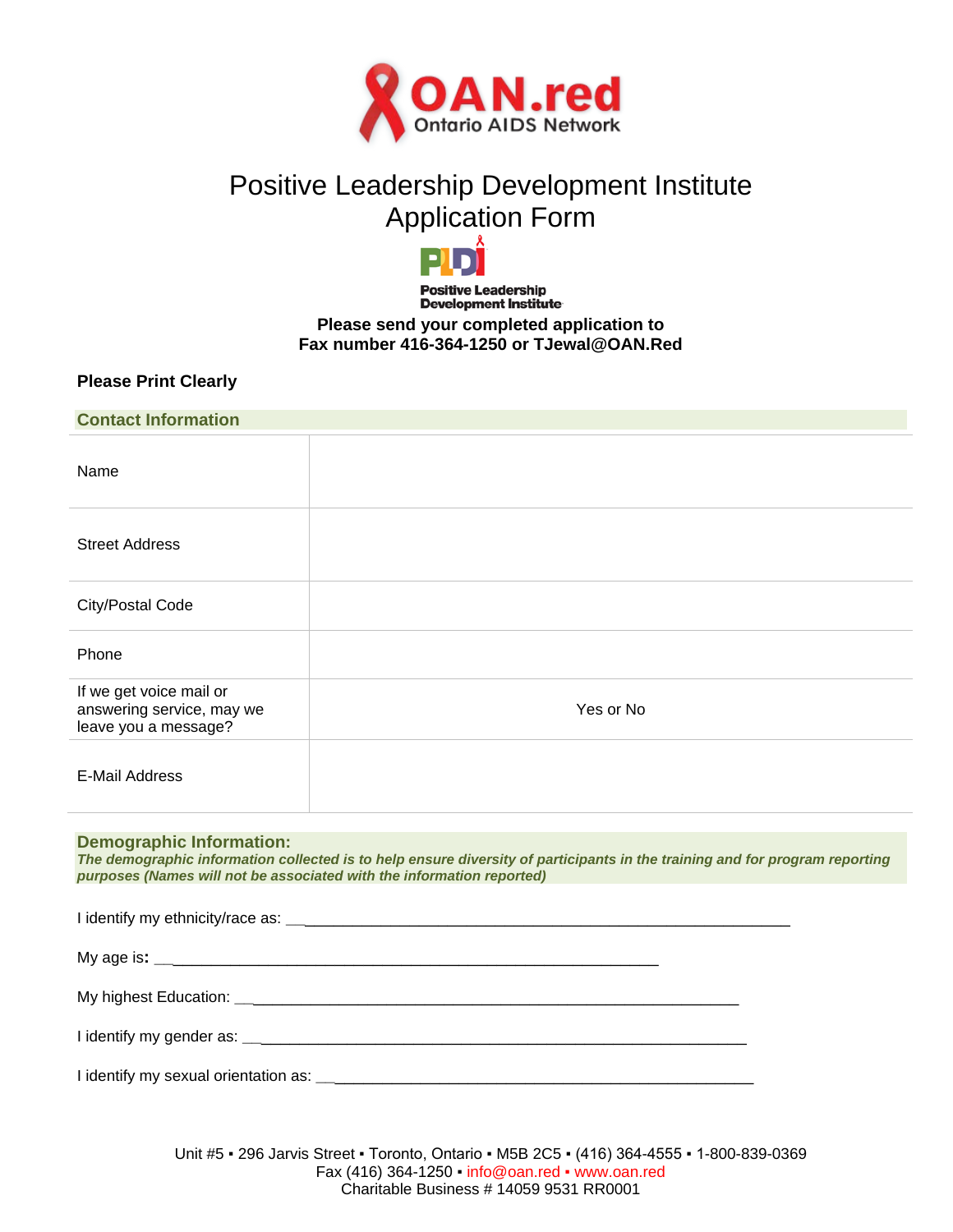

### **Please answer the following questions to help us support your involvement in the training:**

#### **Do you:**

Require Refrigeration for medications: Yes or No

Require Childcare reimbursement: Yes or No

Please review OAN childcare guidelines

**Childcare Guidelines to attend OAN Workshops/Meetings**

#### **Childcare Reimbursement Guidelines**

#### **Revised- August 25, 2016**

- Prior written approval for reimbursement of childcare expenses is required for each workshop/meeting. Once approval given, the OAN caregiver form will be provided.
- Have a child 15 years old or younger or have a child over 15 years old who requires special care.
- Provide proof of guardianship and the age of the child e.g. birth certificate; for a child requiring special care, provide proof of care requirement.
- Reimbursement will only be provided if you incur expenses above and beyond your usual costs for child care as a direct result of attendance at the workshop/meeting. The intention is not to reimburse for normal childcare expenses incurred during normal work hours.
- Reimbursement will not be provided for workshop/meetings and events taking place at a time when school-aged children should be in school, unless under exceptional circumstances, such as statutory holidays, vacation days and days when schools are closed for professional development or other reasons.
- Reimbursement of actual costs will be \$10 per hour to a maximum of \$75 per 24-hour period, regardless of the number of children.
	- Reimbursement will not apply for childcare provided by family members (e.g. spouse/partners)

#### **Reimbursement will only be made when:**

- Childcare expenses are paid for while attending an OAN workshop/meeting. These expenses are above what the participant normally pays for childcare services.
- Childcare has been paid to a third party for the provision of care while attending an OAN workshop/meeting.
- The OAN caregiver form is signed by the participant and the caregiver.
- Completed caregiver form attached to expense claim form is received no later than 10 days after the event took place.

Have any special physical needs that might affect your participation in the training such as: visual or hearing impairment; use a wheelchair or mobility problems; etc. and/or allergies or food restrictions? Please state below:

| <b>Medical Marijuana</b>           |  |
|------------------------------------|--|
| Health Canada Authorization Form [ |  |

Club Card [

| Not Applicable |  |  |  |  |  |
|----------------|--|--|--|--|--|
|----------------|--|--|--|--|--|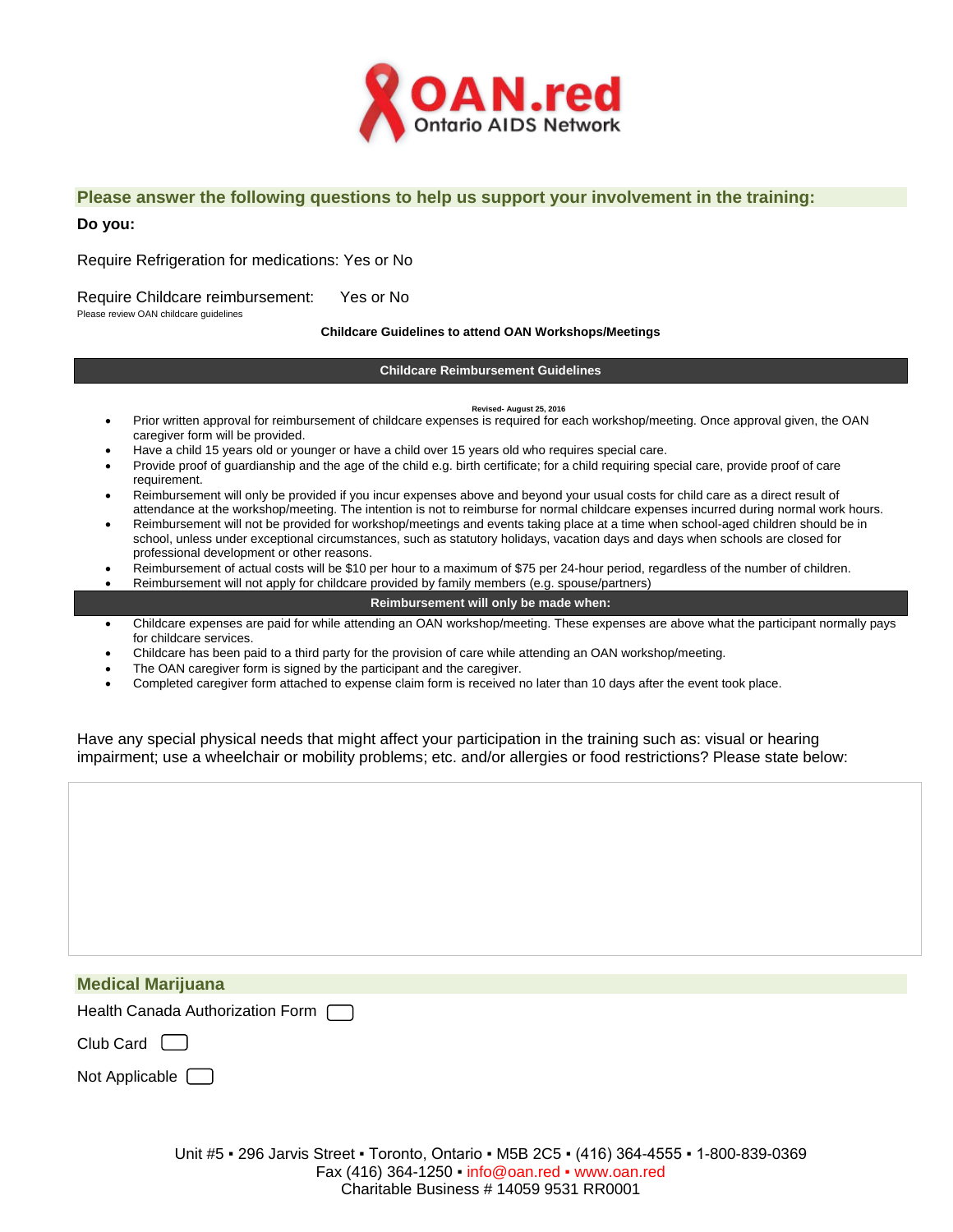

### **Interests**

Tell us what some of your interests are:

## **Special Skills or Qualifications**

Summarize special skills and qualifications you have acquired from employment, volunteer work, or through other activities, including hobbies or sports.

#### **HIV Community Involvement**

Please list and describe your involvement in the HIV/AIDS community and/or other community involvement.

#### **What do you expect to get out of this training?**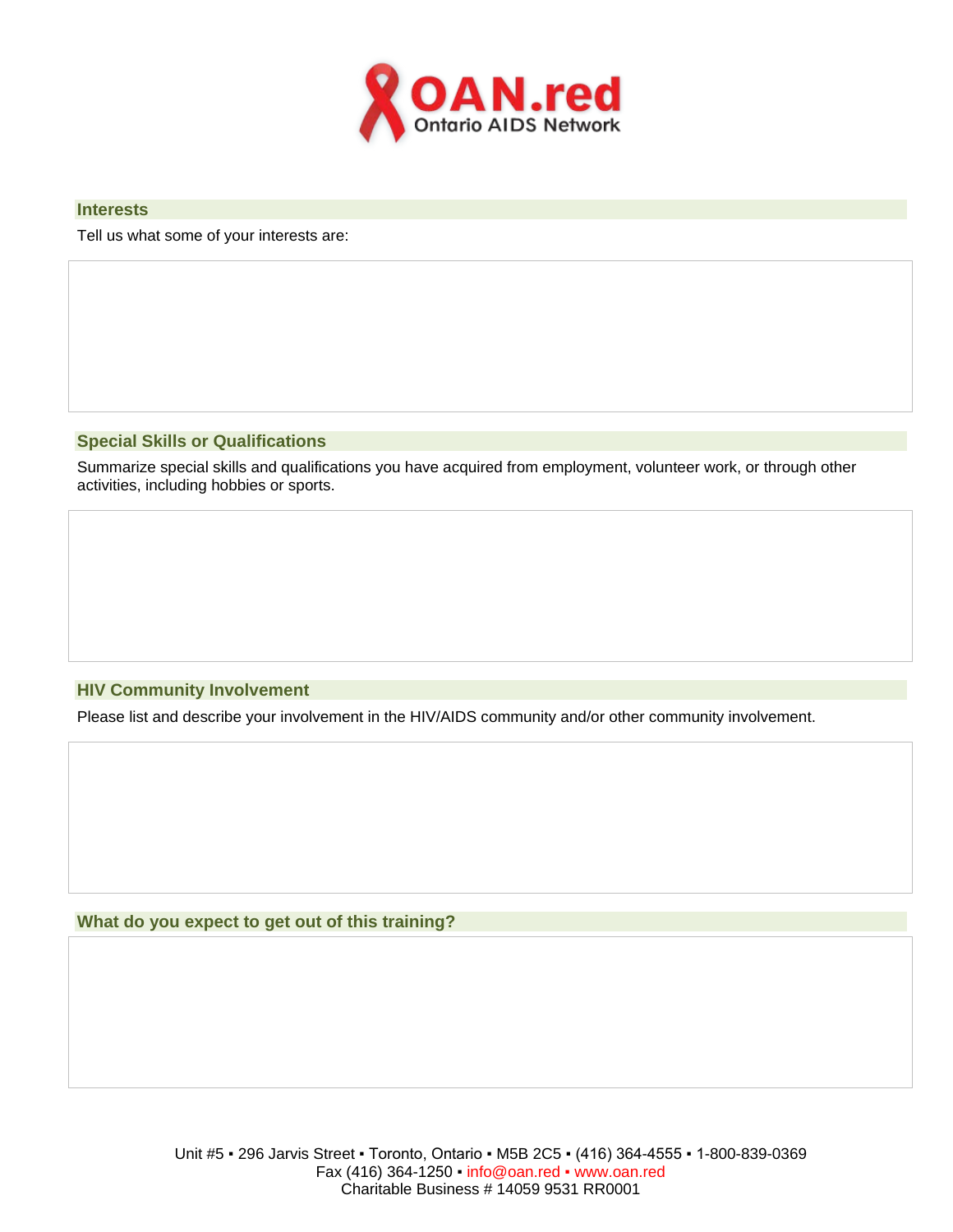

### **How do you plan to use this training in your community work?**

# **Person to Notify in Case of Emergency**

| Name                                       |           |
|--------------------------------------------|-----------|
| <b>Street Address</b>                      |           |
| <b>City/Postal Code</b>                    |           |
| Home Phone                                 |           |
| E-Mail Address                             |           |
| Is this person aware of your HIV<br>status | Yes or No |

## **Agreement and Signature**

*I certify that the information on this registration form is accurate and wish to submit this application to attend the Ontario AIDS Network Positive Leadership Development Institute Who am I as a Leader? Level 1*

| Name (printed) |  |
|----------------|--|
| Signature      |  |
| Date           |  |

Thank you

| For Office Use Only |  |
|---------------------|--|
| Date Received       |  |
| Received By         |  |
| <b>Notes</b>        |  |